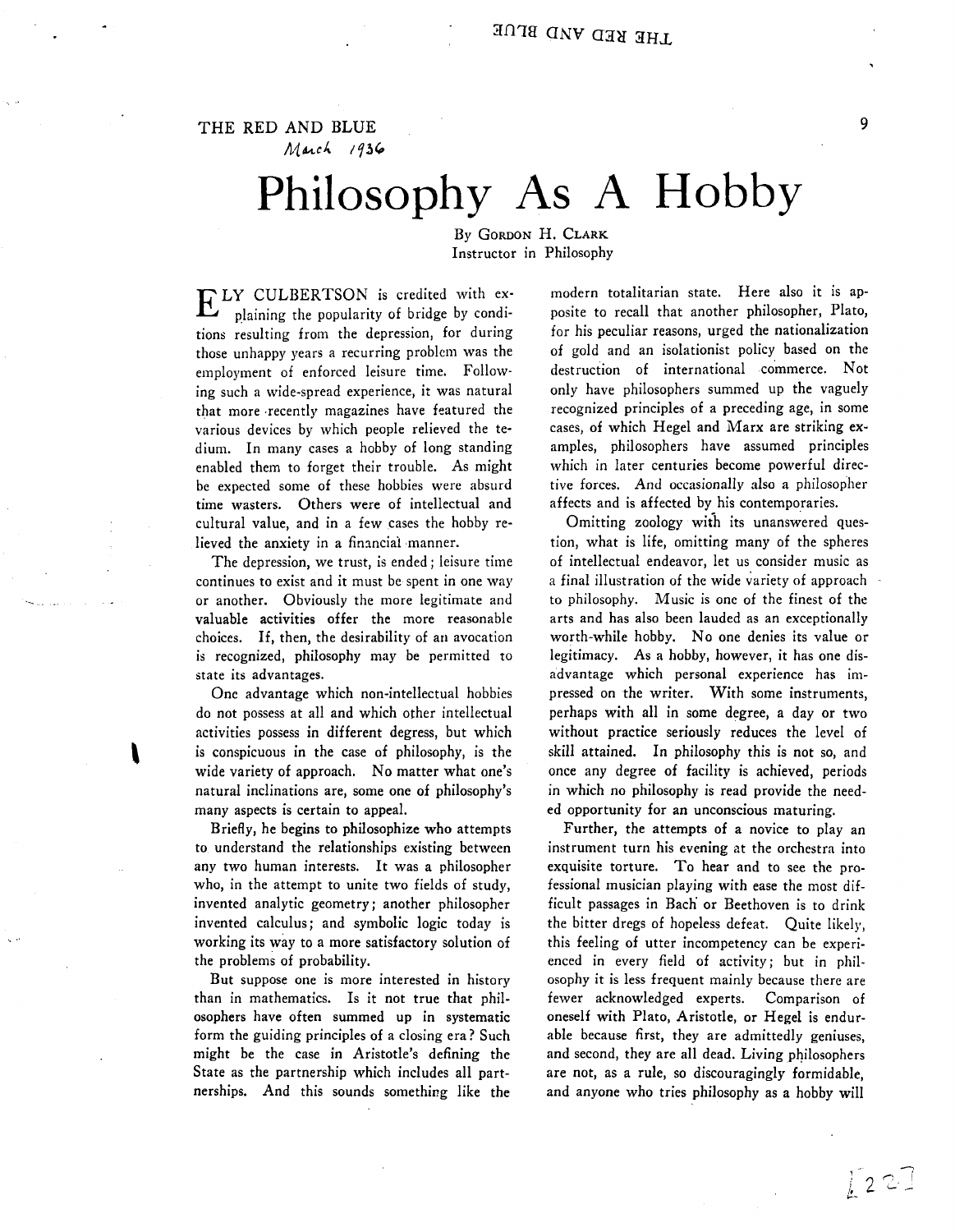... "' .... \_\_ •. \_-----\_.-,--.,..---

find abundant opportunity without the stifling atmosphere of perfection.

But to return to the point, while the orchestra is undoubtedly enjoyable, there is, apart from listening to music, a relationship worthy of investigation between music and literature. And to expand one more degree, there are relations holding among aesthetics, religion, sociology, and all the arts and sciences.

The study of these relationships is philosophy and, when rightly undertaken, it is at least as engrossing and as legitimate as any particular art or science. The specific sciences and phil· osophy both have their dangers as well as their advantages. Science without philosophy is nar· row; philosophy without specific knowledge is superficial. But just as the scientist is justified in running the risk of narrowness, the philosopher is justified in facing his danger, superficiality. And civilization may profit even from the poorer men who succumb to their dangers. Certainly it will profit from the better men who do not succumb.

As we come better to understand the scope of philosophy, we come to see also that a man never decides whether he will philosophize or not; he decides only to philosophize ill or well. The artist, the historian, the scientist, is driven irresistably to consider the relation of his particular field to the next. The reflective mathematician or linguist must examine his basic principles and consider their derivation. He must philosophize. If he continues, and, if the vast scope of philosophy emerges in distinctness, he faces a magnificent panorama, including the harmony of an orchestra and the harmony of the spheres. The arts and sciences become pawns on the chess board of the universe. Well, call music a bishop if that be more honorable than a pawn, and zoology will be a knight; perhaps economics is a pawn. But the whole is a game not of our choosing; we play it because play we must and even resignation is a play. It is the game of existence, life, and civilization; we are the king struggling by our understanding of the factors of the universe, that is, by our philosophy, to avoid a final check and mate.

If all this appears to be getting too serious for a hobby, if it is taking on the aspect of the main

business in life, a philosopher would point out that making a life is more of a hobby than making a living and that the leisure ordinarily connected with hobbies is essential to philosophic progress. In professional life a certain amount of work must be completed in a given time or else we do not get paid. Often we are in a hurry to finish and when our work has risen above minimum requirements we let it pass. In a hobby and in philosophy, there can be no time limits; our thoughts are on the quality of the product and we are straining after perfection. Time has no hold on us. If we do not understand a certain factor tonight, we can restudy it tomorrow; there is no rush. We are neither deceived nor discouraged by the illusion of making no progress. Philosophic puzzles are in this respect similar to other puzzles. In solving them, we make many false starts, we encounter many dead ends, and experience a great deal of bewilderment. On the surface, this appears to be failure, but when, with a suddenness often amazing, the correct solution strikes, we see that our failures have constituted real progress. In scientific research and in philosophy results are demanded, but those who make such demands sometimes fail to see that a negative result is none the less a result, that the failure, in so far as at least one possibility is now eliminated, is progress in disguise. Like the negative results of experimentation, so too the blankness of our mind, the daze and apparent vacuity, are later found to be among our most fruitful moments. And without the leisure to make mistakes, without the liberty to disregard time limits, not much permanent progress can be expected.

The process of puzzling out a solution is in itself extremely pleasurable; the discovery of a solution eclipses totally the physical pleasures which content so many. Plutarch, in praising the intellectual enjoyments, compares Epicurus with Archimedes. Was any dinner which Epicurus ate, he asks, ever so enjoyable as to cause him to jump up from the table, run through the streets, and shout, "I have eaten?"

But when one has grappled with a problem for two years, five years, ten years, without apparent success, and then in a fraction of a sec-

*(Continued on Page Twenty-seven)* 

 $z$  3]

10.

**.. C04P**